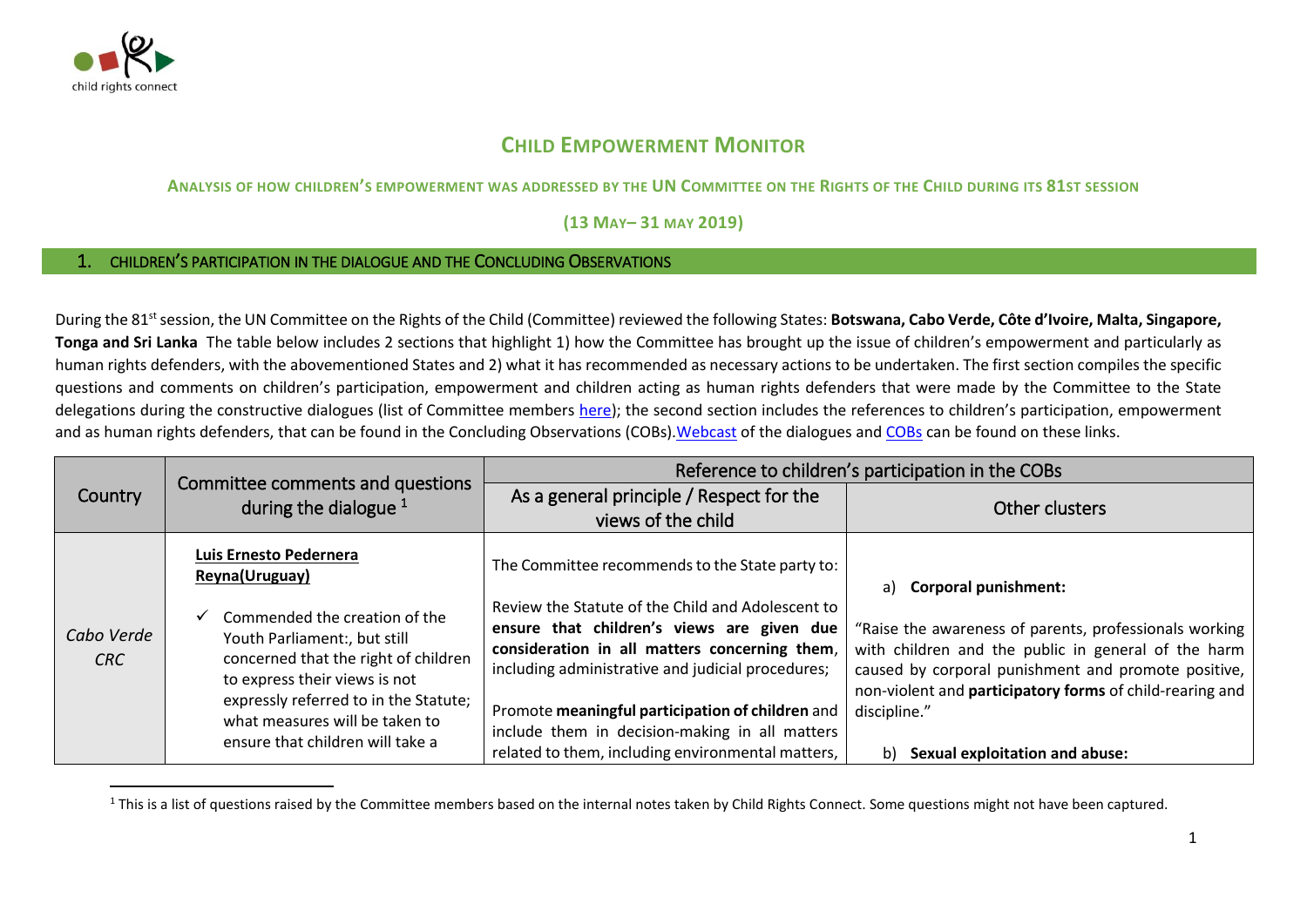

| leading role and that their opinion | with particular attention to girls and children in |                                                                                                                                                                                                                                                                                                                                                             |
|-------------------------------------|----------------------------------------------------|-------------------------------------------------------------------------------------------------------------------------------------------------------------------------------------------------------------------------------------------------------------------------------------------------------------------------------------------------------------|
| is taken into account?              | vulnerable situations.                             | "Conduct awareness-raising activities, with the<br>participation of children, to prevent child sexual<br>exploitation and abuse and to combat the stigmatization<br>of child victims of sexual abuse, including incest,<br>particularly targeting children, families, communities<br>and schools."                                                          |
|                                     |                                                    | c) Aims of education:                                                                                                                                                                                                                                                                                                                                       |
|                                     |                                                    | "Strengthen its efforts to ensure a non-stereotyped<br>educational curriculum to help address the structural<br>causes of gender discrimination and to ensure that<br>curricula include rights-based environmental education<br>and encourage direct participation of children in<br>environmental protection as a component of their<br>learning process." |
|                                     |                                                    | d) Impact of climate change on the rights of the<br>child:                                                                                                                                                                                                                                                                                                  |
|                                     |                                                    | "Ensure that the special vulnerabilities and needs of<br>children, as well as their views, are taken into account<br>in developing policies and programmes addressing the<br>issues of climate change and disaster risk management."                                                                                                                        |
|                                     |                                                    | e) Children in street situations:                                                                                                                                                                                                                                                                                                                           |
|                                     |                                                    | "Strengthen its efforts to provide adequate support to<br>children in street situations, with full respect for the<br>child' s best interests and giving due weight to their                                                                                                                                                                                |
|                                     |                                                    | autonomous views in accordance with their age and<br>maturity, particularly in the main urban centres of Praia<br>and Mindelo and the touristic island of Sal."                                                                                                                                                                                             |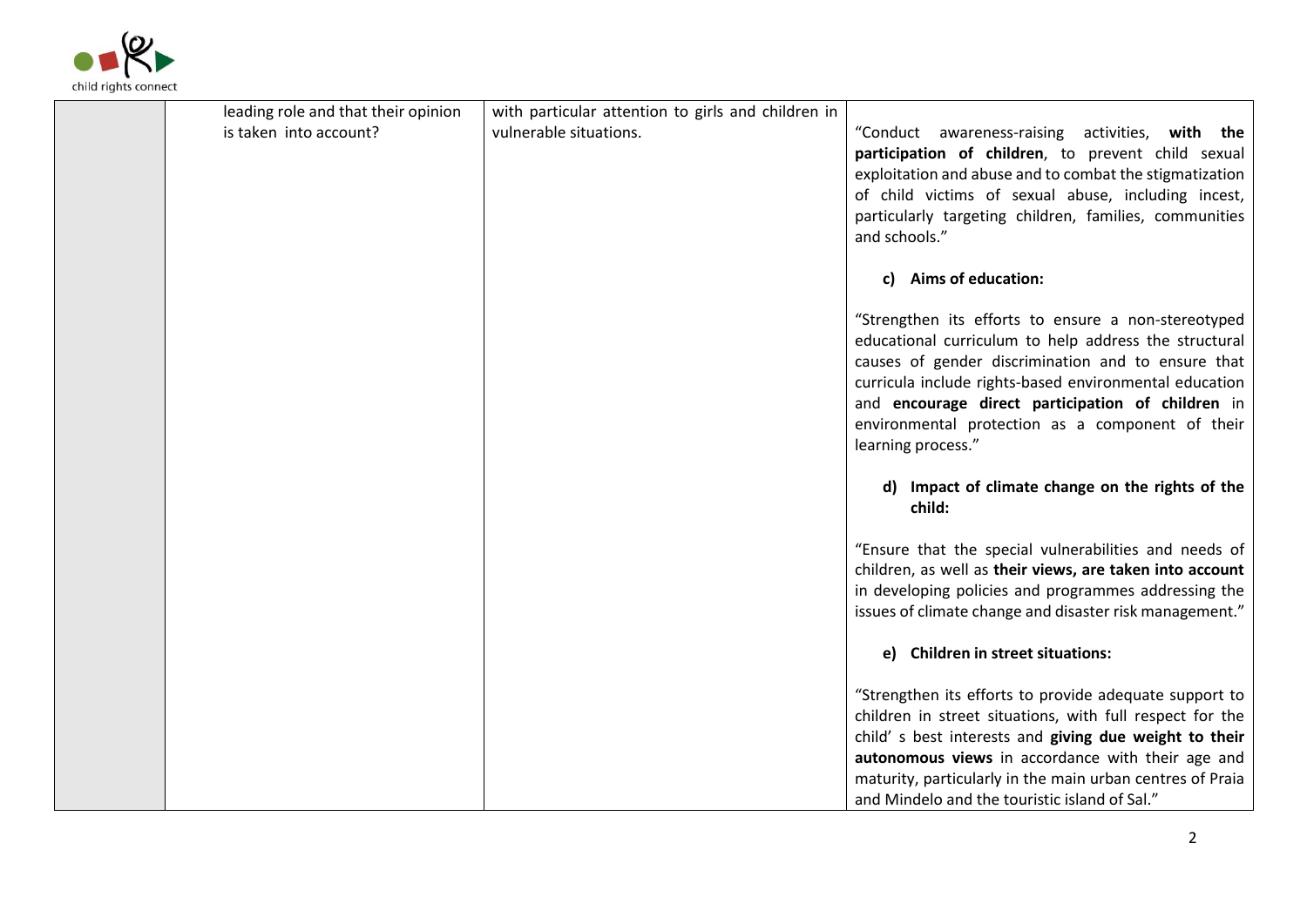

|                               |                                                                                                                                                                                                                                                            |                                                                                                                                                                                                                                                                                                                                                                                                                             | Dissemination, awareness-raising and training:<br>f)                                                                                                                                                                                                                                                                                                                                                                                                                                                                                                                                                                                                                       |
|-------------------------------|------------------------------------------------------------------------------------------------------------------------------------------------------------------------------------------------------------------------------------------------------------|-----------------------------------------------------------------------------------------------------------------------------------------------------------------------------------------------------------------------------------------------------------------------------------------------------------------------------------------------------------------------------------------------------------------------------|----------------------------------------------------------------------------------------------------------------------------------------------------------------------------------------------------------------------------------------------------------------------------------------------------------------------------------------------------------------------------------------------------------------------------------------------------------------------------------------------------------------------------------------------------------------------------------------------------------------------------------------------------------------------------|
|                               |                                                                                                                                                                                                                                                            |                                                                                                                                                                                                                                                                                                                                                                                                                             | "Disseminate information about children' s rights,<br>including on the Convention and its Optional Protocols,<br>through systematic and continuous awareness-raising<br>programmes and campaigns specifically targeting<br>children, parents and professionals who work with and<br>for children, and by promoting the active involvement<br>of children in public outreach activities and by<br>reinforcing child-friendly media engagement, including<br>for social media."<br>g) Abuse and neglect<br>"Strengthen<br>awareness-raising<br>education<br>and<br>programmes, with the involvement of children, to<br>formulate a comprehensive strategy for preventing and |
|                               |                                                                                                                                                                                                                                                            |                                                                                                                                                                                                                                                                                                                                                                                                                             | combating child abuse and neglect, paying particular<br>attention to parents and caretakers"                                                                                                                                                                                                                                                                                                                                                                                                                                                                                                                                                                               |
| <b>Botswana</b><br><b>CRC</b> | Velina Todorova (Bulgaria)<br>Commended the<br>clear<br>legal<br>stipulation prescribing that a child<br>of 10 years or more should be heard<br>in all matters affecting them.<br>The Minister of defence, Justice and<br>security is open to working with | "Ensure that children's views are given due<br>consideration in courts, schools, relevant<br>administrative and other processes concerning<br>children and in the family through, inter alia, the<br>training of professionals working with and for<br>children and the development of operational<br>procedures or protocols to ensure respect for the<br>views of children in administrative and judicial<br>proceedings; | a) Corporal punishment:<br>"Raise awareness of parents, teachers, professionals<br>working with children and the public in general to the<br>harm caused by corporal punishment and promote<br>positive, non-violent and participatory forms of child-<br>rearing and discipline."<br>b) Rest, leisure, recreation and cultural and                                                                                                                                                                                                                                                                                                                                        |
|                               | children and CS, is there any<br>progress in this regard?                                                                                                                                                                                                  | Conduct awareness-raising activities to promote<br>the meaningful and empowered participation of<br>all children in the family, the community and<br>schools, including within school councils, paying                                                                                                                                                                                                                      | artistic activities:<br>"strengthen its efforts to guarantee the right of the child<br>to rest and leisure and to engage in age-appropriate                                                                                                                                                                                                                                                                                                                                                                                                                                                                                                                                |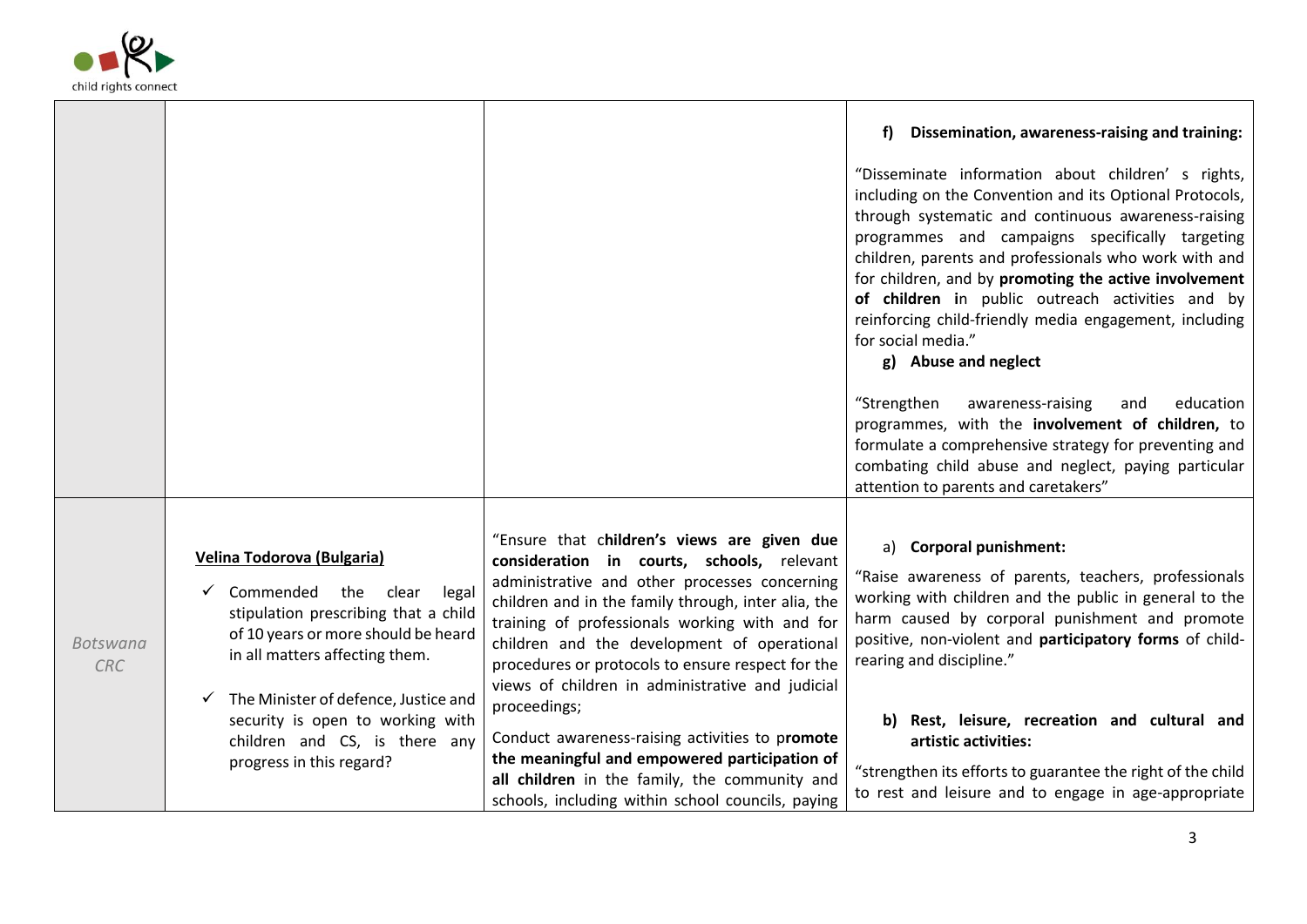

| Are parents and teachers aware of<br>$\checkmark$<br>this specific right? Are there policies<br>to promote child participation in<br>families and at schools?<br>Commended<br>the<br>platforms<br>$\checkmark$<br>children's<br>available<br>for<br>participation in school life such as<br>Children's<br>representative<br>the<br>Forums; are teachers and school<br>masters trained to encourage<br>children to participate? How are<br>children's views taken? Do children<br>use these platforms or others that<br>may exist? | particular attention to girls, children with<br>disabilities and children affected by HIV/AIDS. | recreational activities, cultural life and the arts, based on<br>the principles of inclusion, participation and non-<br>discrimination."<br>c) Legislation:<br>"Fully harmonize its legislation with the principles and<br>provisions of the Convention, in close consultation with<br>children and civil society organizations" |
|-----------------------------------------------------------------------------------------------------------------------------------------------------------------------------------------------------------------------------------------------------------------------------------------------------------------------------------------------------------------------------------------------------------------------------------------------------------------------------------------------------------------------------------|-------------------------------------------------------------------------------------------------|----------------------------------------------------------------------------------------------------------------------------------------------------------------------------------------------------------------------------------------------------------------------------------------------------------------------------------|
| Asked to share the positive<br>✓<br>outcomes and challenges from the<br>Children Consultative Forum.                                                                                                                                                                                                                                                                                                                                                                                                                              |                                                                                                 |                                                                                                                                                                                                                                                                                                                                  |
| Are traditional leaders informed<br>✓<br>about child participation? Do they<br>seek children's opinions when it<br>comes to decisions taken locally<br>affecting children?                                                                                                                                                                                                                                                                                                                                                        |                                                                                                 |                                                                                                                                                                                                                                                                                                                                  |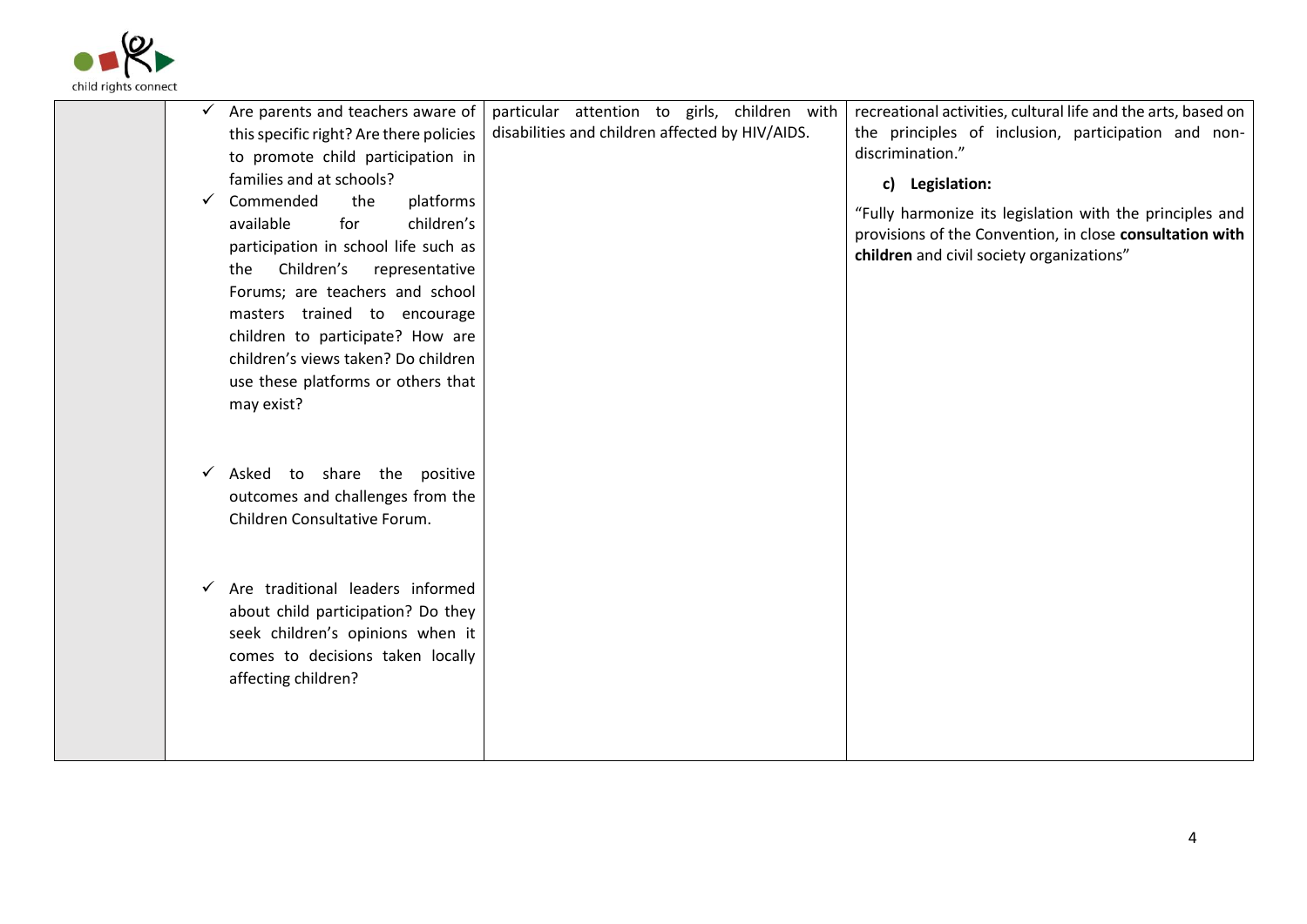

*Malta CRC*

| a) Corporal punishment:<br>Strengthen its efforts to ensure respect for the<br>Concern that there are no explicit<br>$\checkmark$                                                    |                    |
|--------------------------------------------------------------------------------------------------------------------------------------------------------------------------------------|--------------------|
| "Promote alternative positive,<br>right of all children to be heard in all matters<br>legal safeguards for children to                                                               | non-violent<br>and |
| participatory forms of child-rearing and discipline."<br>affecting them, in the family, at schools, in the<br>express themselves in all matters                                      |                    |
| courts and in all relevant administrative and other<br>affecting them in all judicial<br>b) Environmental health:                                                                    |                    |
| processes, including children in vulnerable and<br>proceedings; at present for<br>"Place the rights and participation of children at the                                             |                    |
| marginalized situations, such as children with<br>example the judge is the one to<br>centre of national and international climate change                                             |                    |
| disabilities, and asylum-seeking, refugee and<br>decide whether a child advocate to<br>adaptation and mitigation strategies."                                                        |                    |
| migrant children, and ensure that due weight is<br>represent a child is to be assigned<br>given to their views in accordance with their age<br>or not. There is no evidence that the |                    |
| c) Adolescent health:<br>and maturity;<br>pending of adoption of the Minor's                                                                                                         |                    |
| "Decriminalize abortion in all circumstances and ensure<br>protection Act will address this                                                                                          |                    |
| access to safe abortion and post-abortion care services<br>issue. Asked clarifications on this.                                                                                      |                    |
| for adolescent girls, making sure that their views are<br>Ensure that professionals working with and for                                                                             |                    |
| always heard and given due consideration as part of the<br>children systematically receive appropriate<br>What does the law say about child<br>decision-making process."             |                    |
| training on hearing and taking into account<br>participation in the family? Are                                                                                                      |                    |
| children's views in all decisions affecting them<br>d) Children deprived of a family environment:<br>parents advised to consult the                                                  |                    |
| and in accordance with the child's age and<br>children regarding them?<br>"Ensure that children are removed from the family only                                                     |                    |
| maturity;<br>as a measure of last resort and only after an appropriate<br>Are there sufficient and friendly                                                                          |                    |
| assessment of the best interests and the views of the<br>mechanisms for hearing of children                                                                                          |                    |
| child, and ensure that placement is appropriate to meet<br>Conduct<br>awareness-raising<br>in vulnerable situations<br>programmes,<br>like                                           |                    |
| the needs of the child, and that younger children are not<br>including campaigns, to promote the meaningful<br>children with disabilities, children                                  |                    |
| placed with older children in the same "residential home<br>and empowered participation of all children<br>migrant and refugees, victims of<br>$\overline{u}$                        |                    |
| within the family, the community and schools,<br>trafficking and sexual exploitation?                                                                                                |                    |
| including within student councils, with particular                                                                                                                                   |                    |
| attention to children in vulnerable and<br>Commented on the draft national                                                                                                           |                    |
| marginalized situations;<br>children policy recognizes the                                                                                                                           |                    |
| "participation of across all sectors                                                                                                                                                 |                    |
| of society, children should be<br>the<br>adoption<br>effective<br>Ensure<br>and<br>encouraged and empowered to                                                                       |                    |
| implementation of the Council of Europe Child<br>stand up for their rights, recognition                                                                                              |                    |
| Participation Assessment Tool in order to<br>is given to the needful children to be                                                                                                  |                    |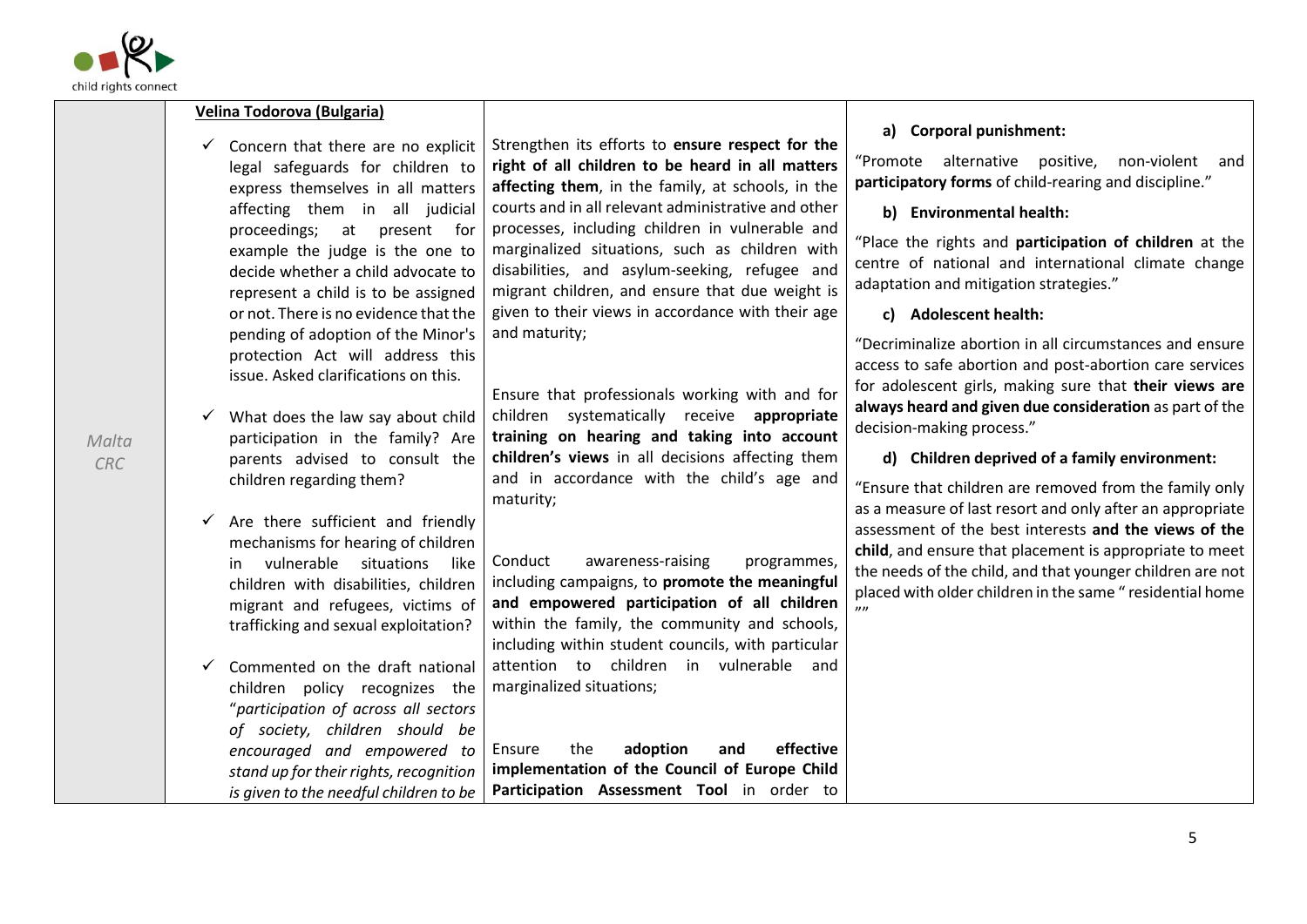

| children on issues that affect them.<br>psychological<br>practical<br>and<br>support according to their level of<br>maturity to make the best possible<br>decisions for themselves". Emphasis<br>on the fact that the Convention<br>does not give the right to the child<br>to make their own decision but to<br>express wishes which should be<br>given due.<br>$\checkmark$ Asked for more clarity on current<br>situation and practices in general.<br>Many school councils exist in local<br>independent schools, what about<br>other types of schools? Are children<br>involved in discussing school<br>matters, on the curriculum? Are<br>they involved in the drafting on the<br>policies against bullying and gender<br>equality?<br>$\checkmark$ There has been a training for<br>professionals working with children<br>on child-friendly communication in<br>particular when a child is in a<br>vulnerable situation. Are there any<br>tools or regulations adopted for<br>professionals to assist them in<br>hearing children in such a situation?<br>Are there child-friendly places to<br>hear those children? | provided<br>with<br>necessary<br>the | standardize participation of and consultation with |  |
|------------------------------------------------------------------------------------------------------------------------------------------------------------------------------------------------------------------------------------------------------------------------------------------------------------------------------------------------------------------------------------------------------------------------------------------------------------------------------------------------------------------------------------------------------------------------------------------------------------------------------------------------------------------------------------------------------------------------------------------------------------------------------------------------------------------------------------------------------------------------------------------------------------------------------------------------------------------------------------------------------------------------------------------------------------------------------------------------------------------------------|--------------------------------------|----------------------------------------------------|--|
|                                                                                                                                                                                                                                                                                                                                                                                                                                                                                                                                                                                                                                                                                                                                                                                                                                                                                                                                                                                                                                                                                                                              |                                      |                                                    |  |
|                                                                                                                                                                                                                                                                                                                                                                                                                                                                                                                                                                                                                                                                                                                                                                                                                                                                                                                                                                                                                                                                                                                              |                                      |                                                    |  |
|                                                                                                                                                                                                                                                                                                                                                                                                                                                                                                                                                                                                                                                                                                                                                                                                                                                                                                                                                                                                                                                                                                                              |                                      |                                                    |  |
|                                                                                                                                                                                                                                                                                                                                                                                                                                                                                                                                                                                                                                                                                                                                                                                                                                                                                                                                                                                                                                                                                                                              |                                      |                                                    |  |
|                                                                                                                                                                                                                                                                                                                                                                                                                                                                                                                                                                                                                                                                                                                                                                                                                                                                                                                                                                                                                                                                                                                              |                                      |                                                    |  |
|                                                                                                                                                                                                                                                                                                                                                                                                                                                                                                                                                                                                                                                                                                                                                                                                                                                                                                                                                                                                                                                                                                                              |                                      |                                                    |  |
|                                                                                                                                                                                                                                                                                                                                                                                                                                                                                                                                                                                                                                                                                                                                                                                                                                                                                                                                                                                                                                                                                                                              |                                      |                                                    |  |
|                                                                                                                                                                                                                                                                                                                                                                                                                                                                                                                                                                                                                                                                                                                                                                                                                                                                                                                                                                                                                                                                                                                              |                                      |                                                    |  |
|                                                                                                                                                                                                                                                                                                                                                                                                                                                                                                                                                                                                                                                                                                                                                                                                                                                                                                                                                                                                                                                                                                                              |                                      |                                                    |  |
|                                                                                                                                                                                                                                                                                                                                                                                                                                                                                                                                                                                                                                                                                                                                                                                                                                                                                                                                                                                                                                                                                                                              |                                      |                                                    |  |
|                                                                                                                                                                                                                                                                                                                                                                                                                                                                                                                                                                                                                                                                                                                                                                                                                                                                                                                                                                                                                                                                                                                              |                                      |                                                    |  |
|                                                                                                                                                                                                                                                                                                                                                                                                                                                                                                                                                                                                                                                                                                                                                                                                                                                                                                                                                                                                                                                                                                                              |                                      |                                                    |  |
|                                                                                                                                                                                                                                                                                                                                                                                                                                                                                                                                                                                                                                                                                                                                                                                                                                                                                                                                                                                                                                                                                                                              |                                      |                                                    |  |
|                                                                                                                                                                                                                                                                                                                                                                                                                                                                                                                                                                                                                                                                                                                                                                                                                                                                                                                                                                                                                                                                                                                              |                                      |                                                    |  |
|                                                                                                                                                                                                                                                                                                                                                                                                                                                                                                                                                                                                                                                                                                                                                                                                                                                                                                                                                                                                                                                                                                                              |                                      |                                                    |  |
|                                                                                                                                                                                                                                                                                                                                                                                                                                                                                                                                                                                                                                                                                                                                                                                                                                                                                                                                                                                                                                                                                                                              |                                      |                                                    |  |
|                                                                                                                                                                                                                                                                                                                                                                                                                                                                                                                                                                                                                                                                                                                                                                                                                                                                                                                                                                                                                                                                                                                              |                                      |                                                    |  |
|                                                                                                                                                                                                                                                                                                                                                                                                                                                                                                                                                                                                                                                                                                                                                                                                                                                                                                                                                                                                                                                                                                                              |                                      |                                                    |  |
|                                                                                                                                                                                                                                                                                                                                                                                                                                                                                                                                                                                                                                                                                                                                                                                                                                                                                                                                                                                                                                                                                                                              |                                      |                                                    |  |
|                                                                                                                                                                                                                                                                                                                                                                                                                                                                                                                                                                                                                                                                                                                                                                                                                                                                                                                                                                                                                                                                                                                              |                                      |                                                    |  |
|                                                                                                                                                                                                                                                                                                                                                                                                                                                                                                                                                                                                                                                                                                                                                                                                                                                                                                                                                                                                                                                                                                                              |                                      |                                                    |  |
|                                                                                                                                                                                                                                                                                                                                                                                                                                                                                                                                                                                                                                                                                                                                                                                                                                                                                                                                                                                                                                                                                                                              |                                      |                                                    |  |
|                                                                                                                                                                                                                                                                                                                                                                                                                                                                                                                                                                                                                                                                                                                                                                                                                                                                                                                                                                                                                                                                                                                              |                                      |                                                    |  |
|                                                                                                                                                                                                                                                                                                                                                                                                                                                                                                                                                                                                                                                                                                                                                                                                                                                                                                                                                                                                                                                                                                                              |                                      |                                                    |  |
|                                                                                                                                                                                                                                                                                                                                                                                                                                                                                                                                                                                                                                                                                                                                                                                                                                                                                                                                                                                                                                                                                                                              |                                      |                                                    |  |
|                                                                                                                                                                                                                                                                                                                                                                                                                                                                                                                                                                                                                                                                                                                                                                                                                                                                                                                                                                                                                                                                                                                              |                                      |                                                    |  |
|                                                                                                                                                                                                                                                                                                                                                                                                                                                                                                                                                                                                                                                                                                                                                                                                                                                                                                                                                                                                                                                                                                                              |                                      |                                                    |  |
|                                                                                                                                                                                                                                                                                                                                                                                                                                                                                                                                                                                                                                                                                                                                                                                                                                                                                                                                                                                                                                                                                                                              |                                      |                                                    |  |
|                                                                                                                                                                                                                                                                                                                                                                                                                                                                                                                                                                                                                                                                                                                                                                                                                                                                                                                                                                                                                                                                                                                              |                                      |                                                    |  |
|                                                                                                                                                                                                                                                                                                                                                                                                                                                                                                                                                                                                                                                                                                                                                                                                                                                                                                                                                                                                                                                                                                                              |                                      |                                                    |  |
|                                                                                                                                                                                                                                                                                                                                                                                                                                                                                                                                                                                                                                                                                                                                                                                                                                                                                                                                                                                                                                                                                                                              |                                      |                                                    |  |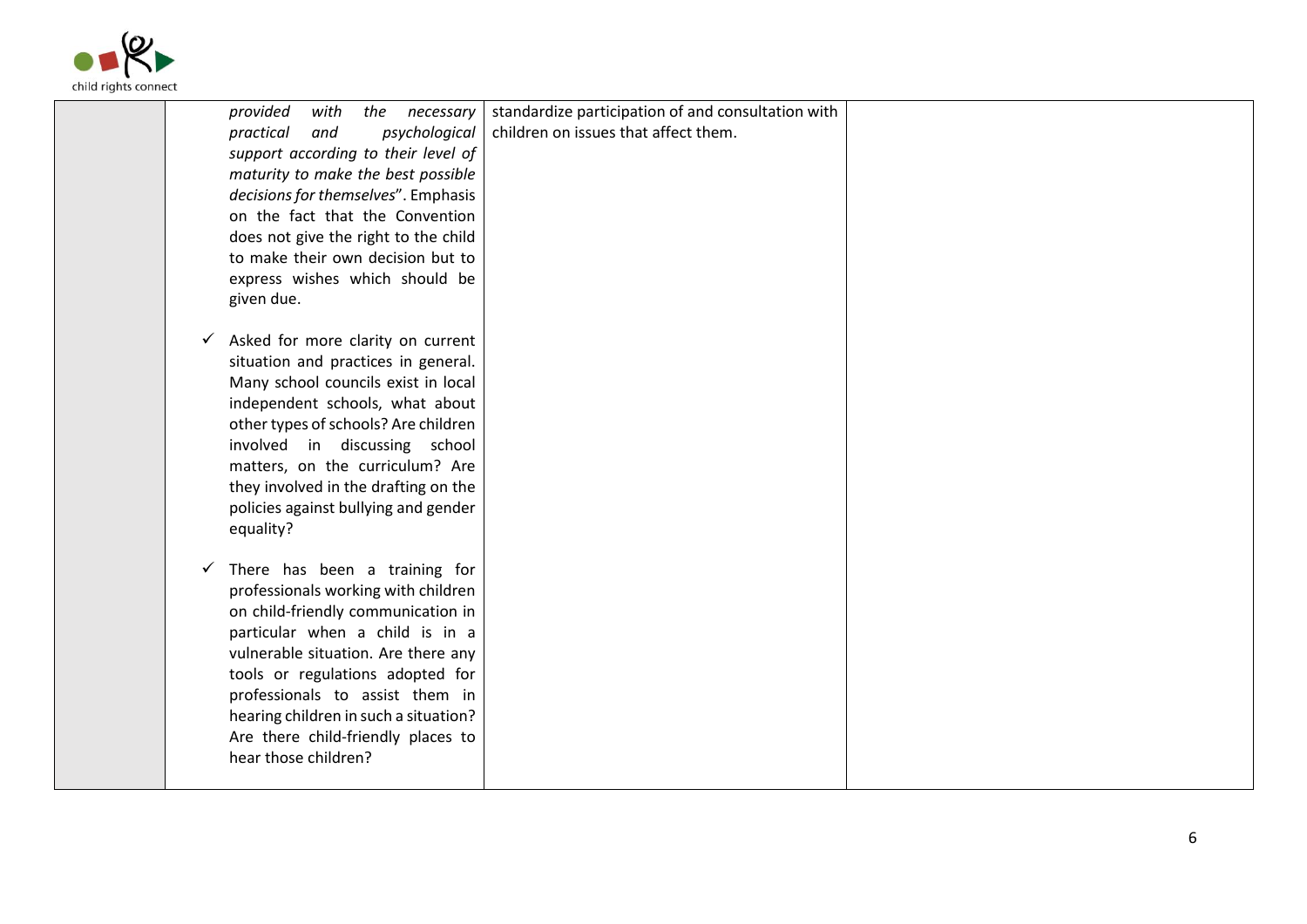

|                                | $\checkmark$ In cases of divorce or custody,<br>should the judge require the child<br>to be heard directly or indirectly?                                                                                                                                                                                                                                                                                                                                                                                                                                                                                                                                                                                                                                                                                                                                     |                                                                                                                                                                                                                                                                                                                                                                                                                                                                                                                                                   |                                                                                                                                                                                                                                                                                                                                                                                                                                                                                                                                                                                                                                                                                                   |
|--------------------------------|---------------------------------------------------------------------------------------------------------------------------------------------------------------------------------------------------------------------------------------------------------------------------------------------------------------------------------------------------------------------------------------------------------------------------------------------------------------------------------------------------------------------------------------------------------------------------------------------------------------------------------------------------------------------------------------------------------------------------------------------------------------------------------------------------------------------------------------------------------------|---------------------------------------------------------------------------------------------------------------------------------------------------------------------------------------------------------------------------------------------------------------------------------------------------------------------------------------------------------------------------------------------------------------------------------------------------------------------------------------------------------------------------------------------------|---------------------------------------------------------------------------------------------------------------------------------------------------------------------------------------------------------------------------------------------------------------------------------------------------------------------------------------------------------------------------------------------------------------------------------------------------------------------------------------------------------------------------------------------------------------------------------------------------------------------------------------------------------------------------------------------------|
| Côte<br>d'Ivoire<br><b>CRC</b> | <b>Hynd Ayoubi Idrissi (Morocco)</b><br>$\checkmark$ Concerned that the principle of<br>respect of the opinions of the child<br>is not expressly recognized legally.<br>What is done to ensure that the<br>Children's Parliament does not<br>exclude children that do not<br>high<br>academic<br>a<br>possess<br>performance or who are not in<br>school at all?<br><b>Philip Jaffé (Switzerland)</b><br>$\checkmark$ Commended the recognition of free<br>speech by Constitution; the<br>existence of the Youth Parliament<br>being the proof.<br>What are the criteria to choose the<br>members of the Youth Parliament?<br>Parliament<br>the<br>have<br>Does<br>administrative support? Does it<br>have a budget? Do children have<br>free speech during the activities?<br>Do the children have control over<br>the budget, can they make<br>initiatives? | Introduce a comprehensive legal provision<br>establishing the right of the child to be heard<br>without any discrimination due to age, disability<br>or any other circumstance, in any administrative<br>and judicial proceedings and ensure that the<br>child's opinion is taken into account in accordance<br>with the child's age and maturity;<br>meaningful<br>Promote<br>empowered<br>and<br>participation of all children within the family,<br>communities and schools, including in decision-<br>making in all matters that affect them. | a) Corporal punishment:<br>"Promote alternative positive, non-violent and<br>participatory forms of child-rearing and discipline."<br>b) Adolescent health:<br>"Repeal article 366 of the 1981 Law, in order to<br>decriminalize abortion in all circumstances and ensure<br>access to safe abortion and post-abortion care services<br>for adolescent girls, making sure that their views are<br>always heard and given due consideration as a part of<br>the decision-making process"<br>c) Cooperation with civil society:<br>"Strengthen protection mechanisms for human rights<br>defenders and amend the Act of 20 June 2014 to ensure<br>that child human rights defenders are addressed." |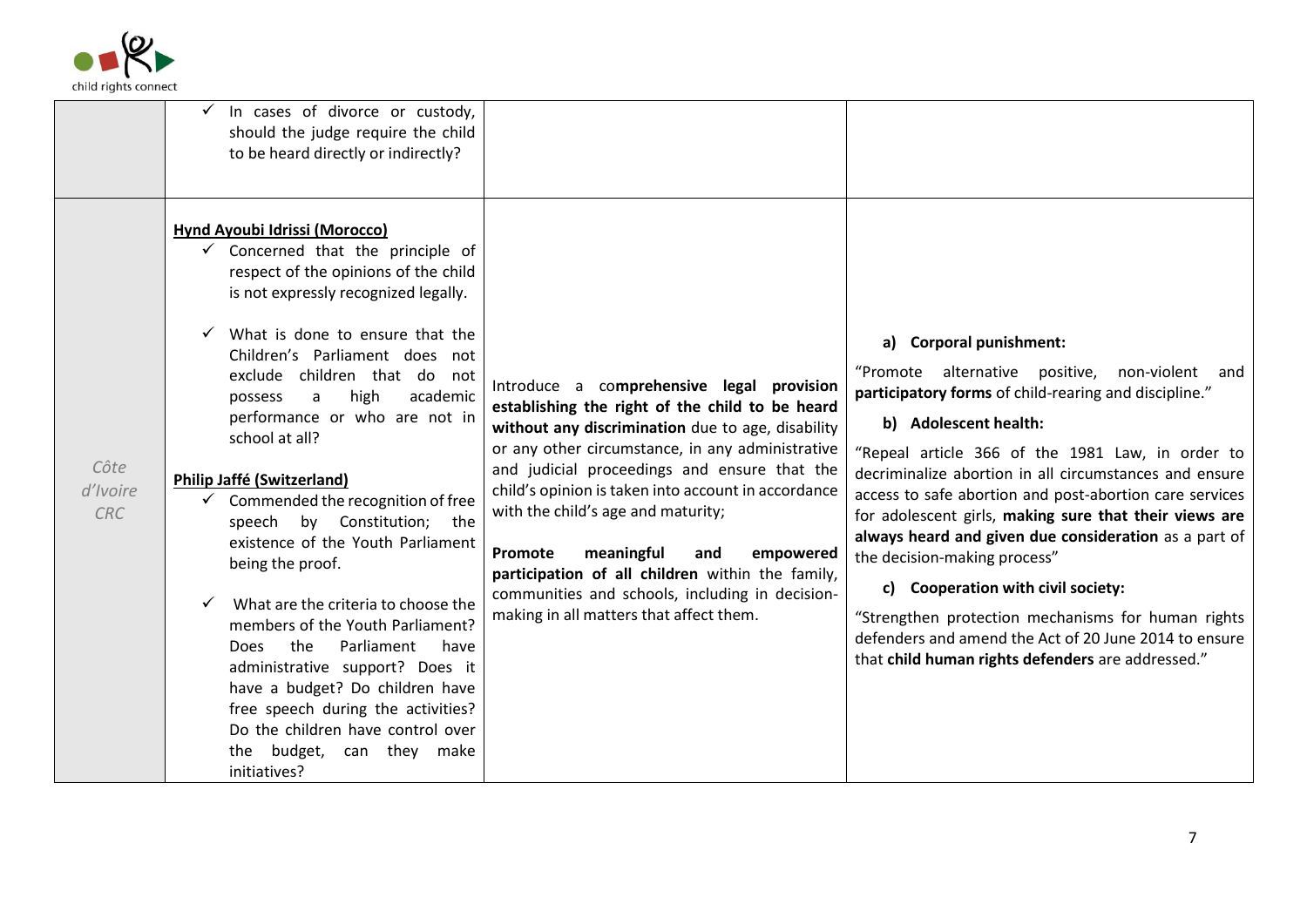

|            | Mikiko Otani (Japan)                               |                                                                     |                                                          |
|------------|----------------------------------------------------|---------------------------------------------------------------------|----------------------------------------------------------|
|            | $\checkmark$ Asked clarifications on a part of the |                                                                     |                                                          |
|            | state party's report stating that                  |                                                                     |                                                          |
|            | children are heard and child                       |                                                                     |                                                          |
|            | representatives are appointed in                   |                                                                     |                                                          |
|            | court proceedings on matters                       |                                                                     |                                                          |
|            | affecting children such as custody                 |                                                                     |                                                          |
|            | cases, where appropriate. What                     |                                                                     |                                                          |
|            | does "appropriate" stand for? Is                   |                                                                     |                                                          |
|            | there any age criterion? Are all                   | Strengthen its efforts to ensure that children's                    |                                                          |
|            | children in all administrative and                 | views are heard and given due consideration in                      |                                                          |
|            | judicial<br>proceedings<br>affecting<br>them?      | the family, at schools, in the courts and in all                    |                                                          |
|            |                                                    | relevant administrative and other processes<br>concerning children; | a) Corporal punishment:                                  |
|            | Regarding child-specific platforms,                |                                                                     | "Conduct campaigns aimed at raising awareness on the     |
|            | one has the impression that the                    | Adopt appropriate legislation, train parents and                    | harmful effects of corporal punishment with a view to    |
| Singapore  | existing platforms are designed for                | professionals working with and for children, and                    | changing the general attitude towards this practice and  |
| <b>CRC</b> | the youth over 18 years or older                   | establish operational procedures or protocols for                   | involve children, parents, teachers and other persons    |
|            | children adolescents. Asked to                     | such professionals;                                                 | working with or for children so as to promote positive,  |
|            | confirm the truthfulness of that                   |                                                                     | non-violent and participatory forms of child-rearing and |
|            | and<br>inform<br>the<br>statement                  | Conduct programmes and awareness-raising                            | discipline."                                             |
|            | Committee whether there are                        | activities to promote the meaningful and                            |                                                          |
|            | other platforms for children to be                 | empowered participation of all children within                      |                                                          |
|            | involved in law and<br>policy                      | the family, schools and the community, paying                       |                                                          |
|            | development and changes that                       | particular attention to children in vulnerable                      |                                                          |
|            | affect them?                                       | situations.                                                         |                                                          |
|            | Are there efforts made to ensure<br>$\checkmark$   |                                                                     |                                                          |
|            | existing platforms accessible to all               |                                                                     |                                                          |
|            | children, in particular those who                  |                                                                     |                                                          |
|            | tend to be marginalized?                           |                                                                     |                                                          |
|            | How is the respect for the views of                |                                                                     |                                                          |
|            | the child integrated in the various                |                                                                     |                                                          |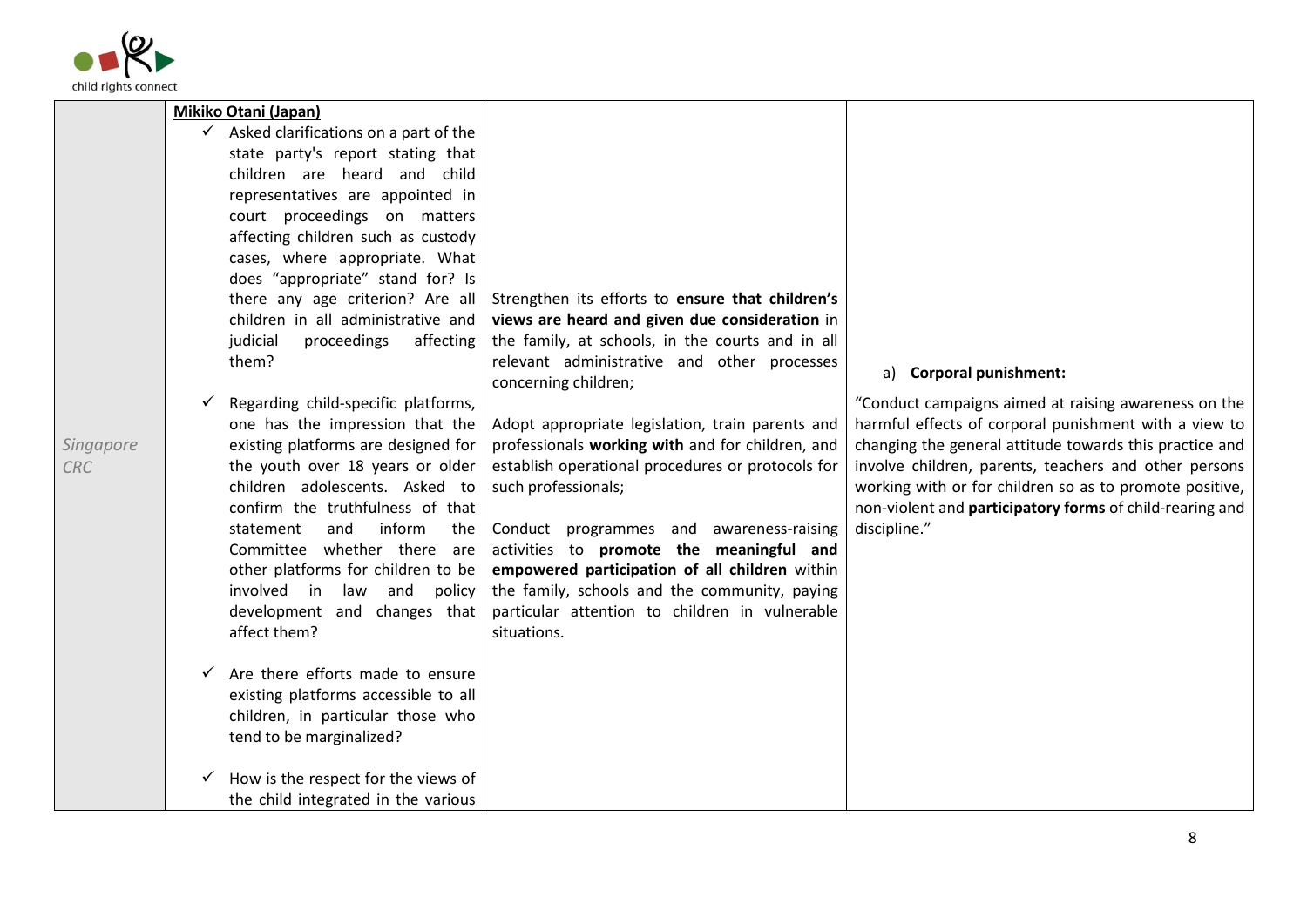

|              | programmes to promote positive<br>parenting, support fathers and<br>promote family education?                                                                                                                                                                                                                                                                                                                                                                                                                                                                                                                                                                                  |                                                                                                                                                                                                                                                                                                                                                                                                                                                                                                                                                                                              |                                                                                                                                                                                                                                                                                                                                                                                                                                                                                                                                                                                                                            |
|--------------|--------------------------------------------------------------------------------------------------------------------------------------------------------------------------------------------------------------------------------------------------------------------------------------------------------------------------------------------------------------------------------------------------------------------------------------------------------------------------------------------------------------------------------------------------------------------------------------------------------------------------------------------------------------------------------|----------------------------------------------------------------------------------------------------------------------------------------------------------------------------------------------------------------------------------------------------------------------------------------------------------------------------------------------------------------------------------------------------------------------------------------------------------------------------------------------------------------------------------------------------------------------------------------------|----------------------------------------------------------------------------------------------------------------------------------------------------------------------------------------------------------------------------------------------------------------------------------------------------------------------------------------------------------------------------------------------------------------------------------------------------------------------------------------------------------------------------------------------------------------------------------------------------------------------------|
| Tonga<br>CRC | <b>Clarence Nelson (Samoa)</b><br>Par. 241 in the state party report:<br>$\checkmark$<br>"traditionally<br>children<br>are<br>requested to listen and not to<br>question the words of elders". What<br>is the Tonga government doing to<br>encourage child participation other<br>than the existence of the National<br>Youth Congress?<br>Children's views on questions<br>related to environment issues:<br>since climate change is the most<br>pressing issue in the coming<br>decades. What is the government<br>doing to raise awareness on these<br>issues in schools for instance? Does<br>the<br>government<br>encourage<br>children<br>participate<br>to<br><i>in</i> | meaningful<br>empowered<br>Promote<br>and<br>participation of all children within the family,<br>communities and schools and include children in<br>decision-making on all matters related to children,<br>including environmental matters;<br>Develop mechanisms for the systematic<br>participation of children in the development and<br>implementation of laws, policies and programmes<br>relating to children;<br>Continue supporting the Tongan National Youth<br><b>Congress</b> by increasing its legitimacy and<br>effectiveness and providing it with the necessary<br>resources. | a) Education, including vocational training and<br>guidance:<br>"Update curricula to be responsive to the rapidly<br>changing environment and encourage<br>direct<br>participation of children in environmental protection as<br>a component of their learning process"<br>b) Adolescent health:<br>"Decriminalize abortion in all circumstances and ensure<br>access to safe abortion and post-abortion care services<br>for adolescent girls, making sure that their views are<br>always heard and given due consideration as a part of<br>the decision-making process"<br>c) Children deprived of a family environment: |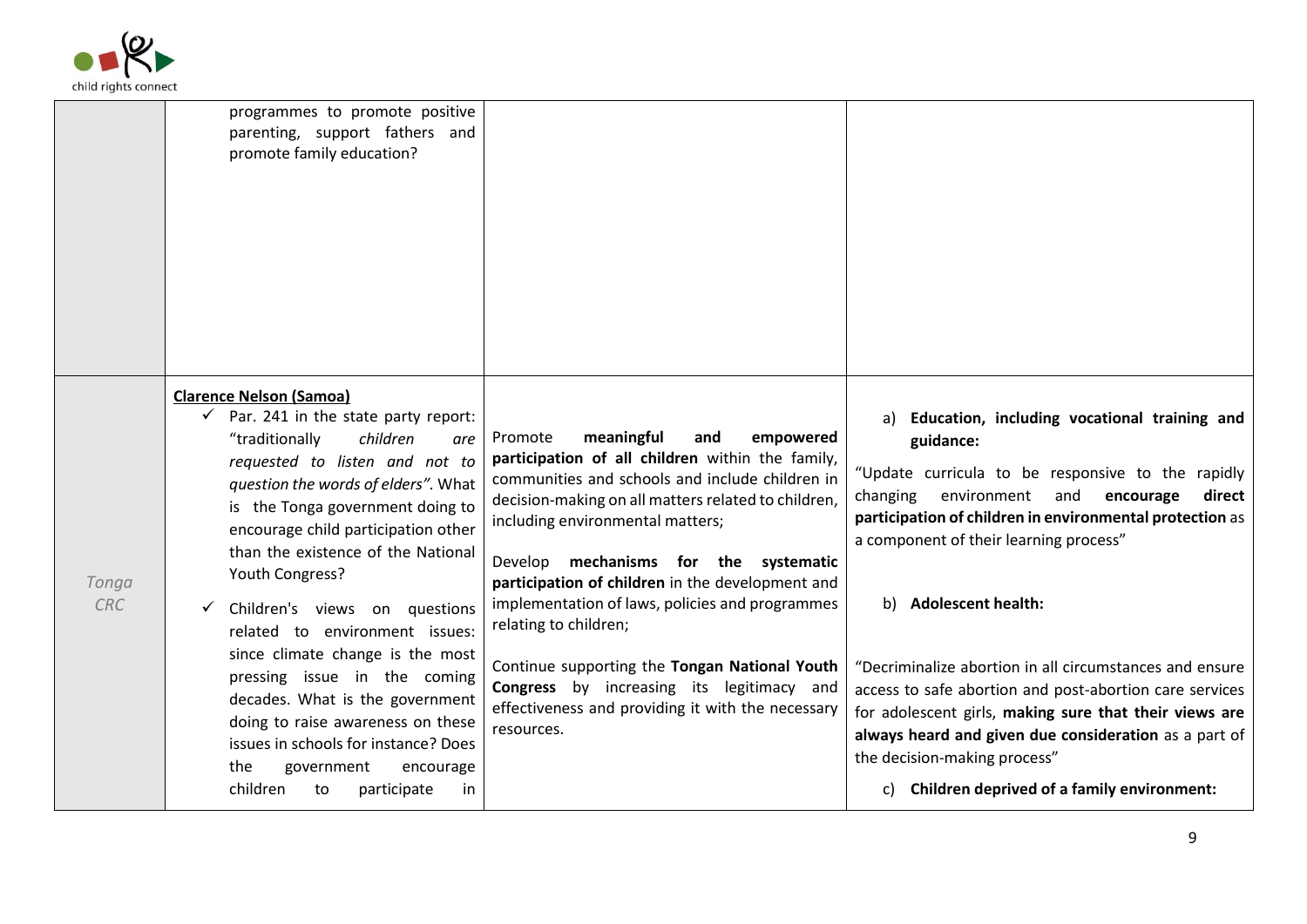

| movements such as the strike of<br>March 15 <sup>th</sup> 2019 that children<br>conducted to fight against the<br>inaction of their government on<br>climate change?                                                                                                                                                                                                                                                                                                                                                                                                                                                                                                                                                                                                                                                                                                      | "Set up a formal alternative care system, develop an<br>alternative care policy and minimum standards for<br>regulating alternative care for children and take<br>children's views into consideration when making any<br>decisions about alternative care." |
|---------------------------------------------------------------------------------------------------------------------------------------------------------------------------------------------------------------------------------------------------------------------------------------------------------------------------------------------------------------------------------------------------------------------------------------------------------------------------------------------------------------------------------------------------------------------------------------------------------------------------------------------------------------------------------------------------------------------------------------------------------------------------------------------------------------------------------------------------------------------------|-------------------------------------------------------------------------------------------------------------------------------------------------------------------------------------------------------------------------------------------------------------|
| <b>Philip Jaffé (Switzerland)</b><br>We talk a lot about protection,<br>about providing services, but what<br>about child participation? With<br>relation to school, in what lay are<br>children invited to participate in the<br>activities and how to they express<br>their views? What kind of<br>petitioning can they make? Is there<br>thought<br>within<br>the<br>some<br>government services to promote<br>participation, particularly in a<br>society that values traditional<br>organization?<br><b>Bragi Gudbrandsson (Iceland)</b><br>Finds interesting the fact that the<br>$\checkmark$<br>culture in Tonga involves the large<br>family to take care of a child. He<br>inquired<br>about<br>the<br>then<br>participatory part of children in the<br>process of decision-making when<br>the large family comes together-<br>assuming there is a professional | d) Mental health:<br>"Undertake a study and develop a national strategy to<br>address the issue of suicide, in cooperation with civil<br>society and taking into account the views of children"                                                             |
| supervision of the procedure?                                                                                                                                                                                                                                                                                                                                                                                                                                                                                                                                                                                                                                                                                                                                                                                                                                             |                                                                                                                                                                                                                                                             |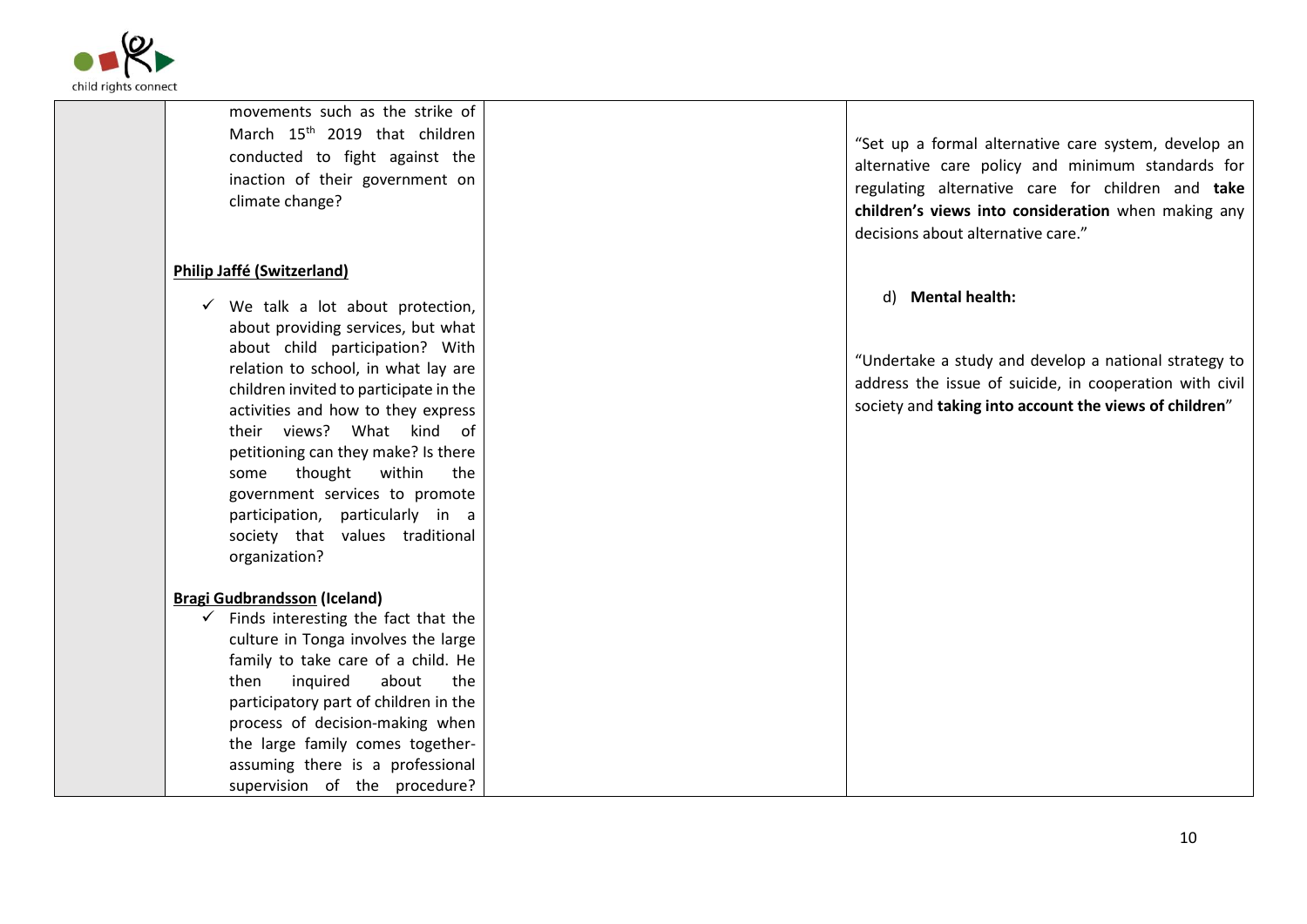

|                   | What is their role in the decision-<br>making? Although mostly it is an<br>informal process. |      |                                                                                                                                                           |
|-------------------|----------------------------------------------------------------------------------------------|------|-----------------------------------------------------------------------------------------------------------------------------------------------------------|
| Sri Lanka<br>OPSC | None                                                                                         | None | a) Measures to prevent and address online child<br>sexual exploitation and abuse<br>"Child participation in the development of policies and<br>practices" |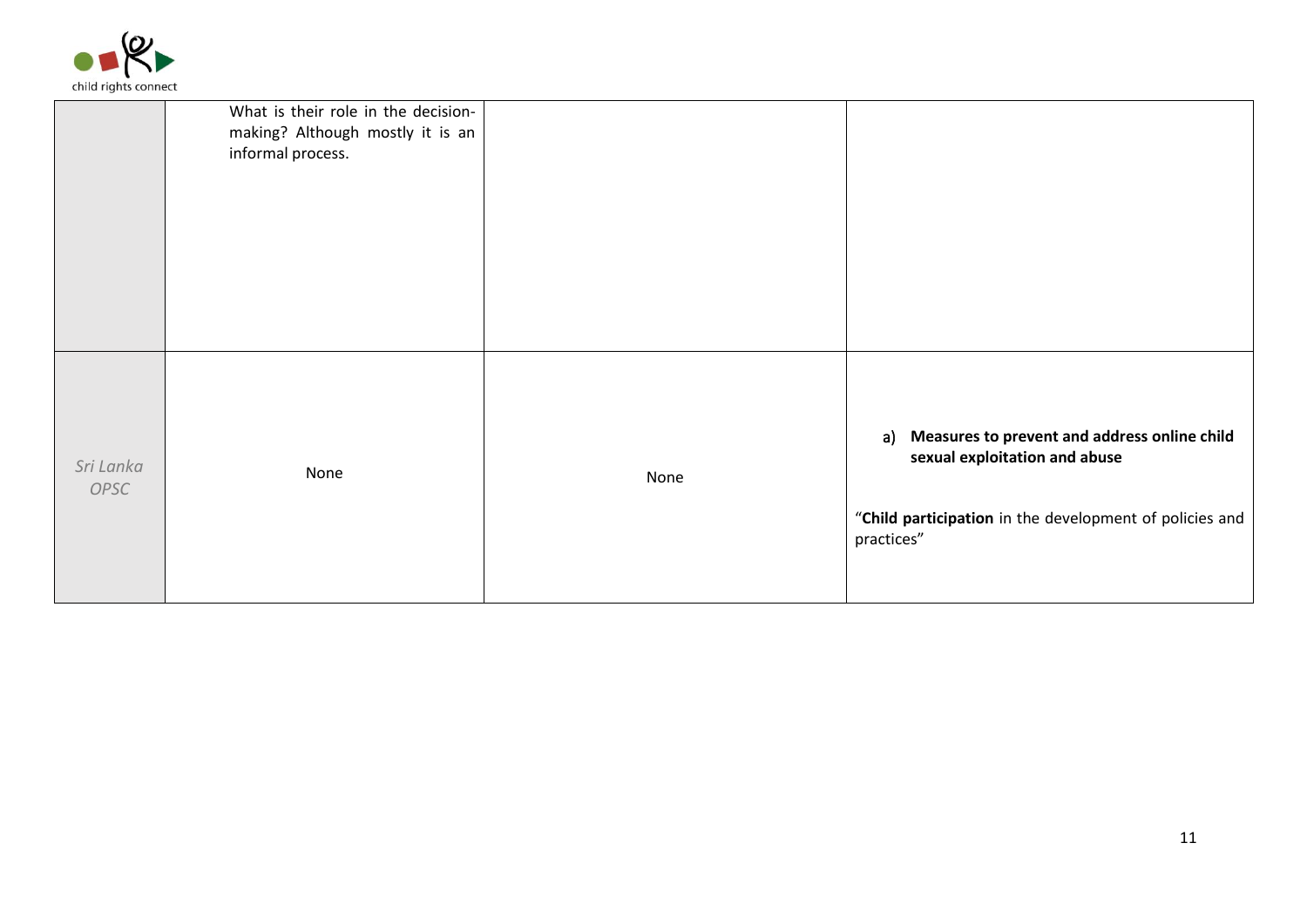

## **ANALYSIS**

The Committee continued to raise questions and issue recommendations on children's participation and empowerment as human rights defenders within the cluster General Principles under Respect for the views of the child (Art. 12), but importantly and increasingly integrating these principles into other clusters.

The questions asked by the Committee members were more detailed and specific to the country's context and some referred to the State report; the questions on participation, empowerment and human rights defenders were also more numerous than in the two previous sessions (79<sup>th</sup> and 80<sup>th</sup> session). The questions raised by the Committee mainly focused on the general principle of the Respect for the Views of the Child, children's participation in the family , in school settings and in judicial proceedings affecting them, including custody and divorce cases as well as in adoption matters and also related the existence of child-friendly mechanisms to hear children in vulnerable. There were questions posed by the Committee relating specifically to the protection and empowerment of children acting as human rights defenders; but the term itself was less frequently used than the previous 80<sup>th</sup> session.

In the Concluding Observations - similarly to the two previous sessions, the Committee integrated children's participation into other clusters for all six States reviewed under the CRC but not for the one state reviewed under OPSC. For the 81<sup>st</sup> session, children's participation was referred to in the clusters:

**General measures of implementation** (Dissemination, awareness raising and training; Legislation; cooperation with civil society)

**General Principles** (Respect for the views of the child)

**Violence against children** (Corporal punishment; Sexual exploitation and abuse, Abuse and neglect; Measures to prevent and address online child sexual exploitation and abuse

- **Family environment and alternative care** (Children deprived of a family environment; Adoption; Family environment)
- **Disability, basic health and welfare** (Adolescent health; Impact of climate change on the rights of the child; Mental Healt, Environmental health) **Education, leisure and cultural activities** (Aims of education, Rest, leisure and recreation and cultural activities, Education, including vocational training and guidance)
- **Special protection measures** (Children in street situations)

The subtopics in which most reference were made to the Respect for the views of the child were corporal punishment, adolescent health followed by education and the participation of children deprived of a family environment.

All the CRC COBs -except for Tonga- child participation is referred to under 'corporal punishment', unlike in previous sessions; in which it was referred to in the 80<sup>th</sup> session whereas in the 79<sup>th</sup> session, it was not the case at all. Moreover, similarly to the last session and unlike the 79<sup>th</sup> session, in all six CRC COBs, the Committee urged the State party "to ensure the meaningful participation of children in the design and implementation of policies and programmes aimed at achieving the 17 Goals as far as they concern children", under the section "Main areas of concern and recommendations".

Almost all the issues raised by the Commitee during the dialogue related to participation of children were addressed in the COBs.